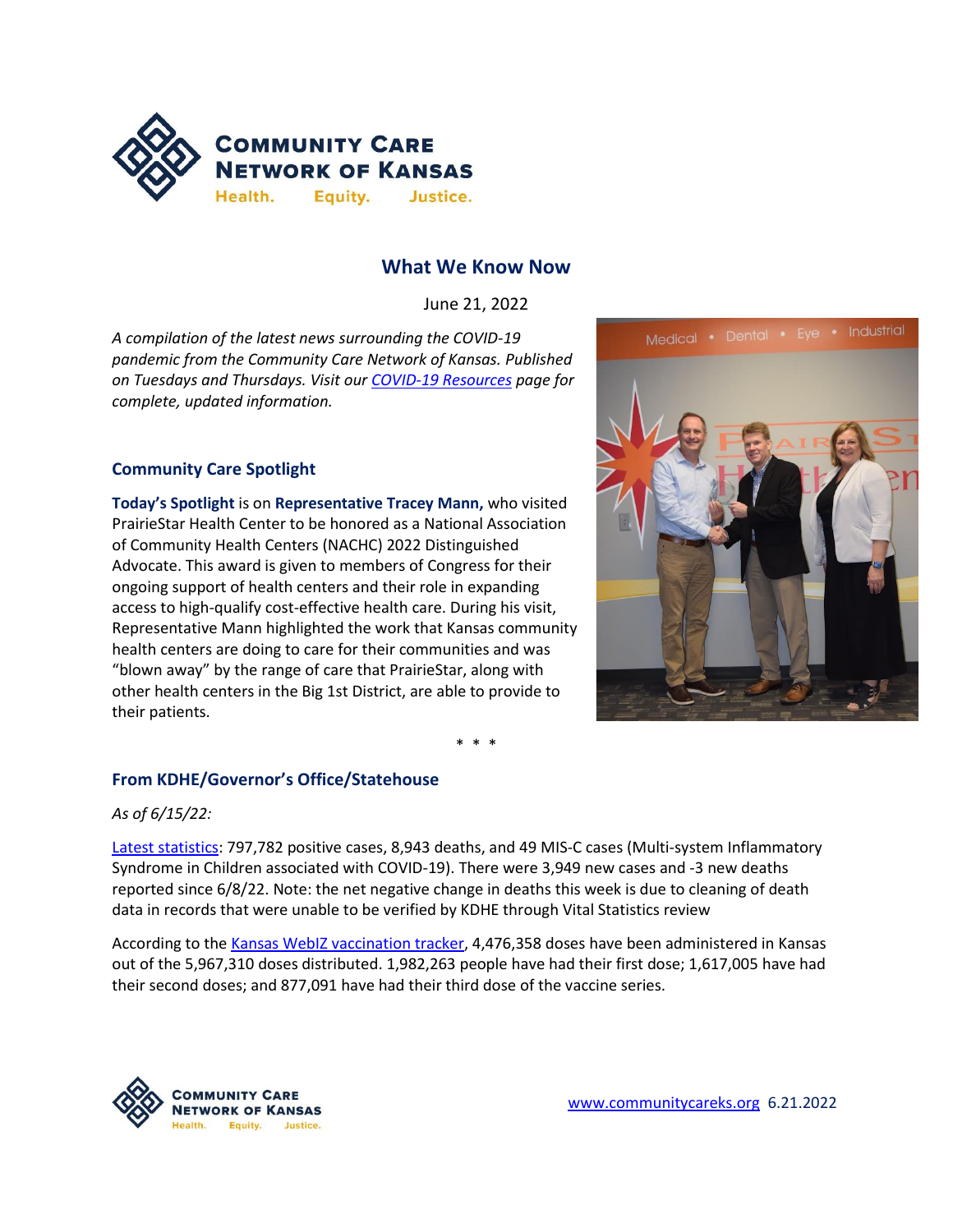The Advisory Committee on Immunization Practices (ACIP) recommended COVID-19 Vaccines be administered to children 6 months and older, which was later endorsed by the Centers for Disease Control and Prevention Director. The Kansas Department of Health and Environment is fully endorsing this recommendation and immediately working to get vaccine to providers across the state who have pre-ordered it. Vaccine will be in these provider offices by the end of the week. KDHE encourages all Kansans to be fully vaccinated and up to date based on current CDC recommendations. Providers are encouraged to continue to educate patients on the value and importance of receiving these vaccines according to schedule. Providers who have questions may contact the Kansas Immunization program at [vaccine@ks.gov](mailto:vaccine@ks.gov).

## **From HRSA**

HRSA has created an [Action Checklist for COVID-19 Vaccinations for Children 6 Months](https://linkprotect.cudasvc.com/url?a=https%3a%2f%2flnks.gd%2fl%2feyJhbGciOiJIUzI1NiJ9.eyJidWxsZXRpbl9saW5rX2lkIjoxMTAsInVyaSI6ImJwMjpjbGljayIsImJ1bGxldGluX2lkIjoiMjAyMjA2MjEuNTk2NzQ0OTEiLCJ1cmwiOiJodHRwczovL2hyc2EubXkuc2FsZXNmb3JjZS5jb20vc2ZjL3AvI2kwMDAwMDAwYk1QTS9hLzNkMDAwMDAwSHZlRy9KbkI1cl9HQWVCRW1KSmx1RU9WdGU5WTZvNUJFajNCbExwSUUweU1uQnhZIn0.ZhsgECuBnK6PnOJR2EStTwkwIqg-SZjWn7tjChA41j4%2fs%2f1563431904%2fbr%2f133340575296-l&c=E,1,_JOF-UIqSII6ibbMb7XhtvE2SrgkG3d2dg_b7dpC2bBTzXVYuz8Ri8zXeI73skrbvCJz31FGkMALlsBEe8nDRqAcsTi6WWUDtijyOImX731iZ1c,&typo=1) - 4 Years to help health centers prepare for vaccination of this age group.

For health centers in the Health Center COVID-19 Vaccine Program that pre-ordered the pediatric Pfizer-BioNTech and/or Moderna COVID-19 vaccine:

- If your pre-order was submitted by Monday, June 6: Deliveries are estimated to begin arriving today, Monday, June 20 through Friday, June 24.
- If your pre-order was submitted by Wednesday, June 8: Deliveries are estimated to begin arriving Thursday, June 23 through Wednesday, June 29.

Going forward, ordering will follow the vaccine program's weekly cadence. Health centers may place their next vaccine orders for any age group in the Health Partner Order Portal (HPoP) until Wednesday, June 22 at 11:59 p.m. local time.

HRSA reminds health centers that Health Center COVID-19 Vaccine Program participants are required to complete the bi-weekly Health Center COVID-19 Survey and addendum questions. Participating health centers are also required to enter vaccine stock on hand (SOH) into the vaccine module within HPoP weekly. If your health center's ordering permissions have been disabled for not entering vaccine SOH or not completing the bi-weekly survey, please complete these tasks as soon as possible so that you are able to order vaccines each week.

## **From the Centers for Disease Control and Prevention**

Read the CD[C recommendations](https://www.cdc.gov/vaccines/covid-19/info-by-product/moderna/index.html) for Moderna COVID-19 vaccines for those 6 months to 5 years and [recommendations](https://www.cdc.gov/vaccines/covid-19/info-by-product/pfizer/index.html) for Pfizer COVID-19 vaccines for those 6 months to 4 years.

The CDC released additional updates, including:

- [Underlying Medical Conditions Associated with Higher Risk for Severe COVID-19:](https://www.cdc.gov/coronavirus/2019-ncov/hcp/clinical-care/underlyingconditions.html)  [Information for Healthcare Professionals](https://www.cdc.gov/coronavirus/2019-ncov/hcp/clinical-care/underlyingconditions.html)
- [Cases in the U.S.](https://covid.cdc.gov/covid-data-tracker/#cases_casesper100klast7days)
- [Overall U.S. COVID-19 Vaccine Distribution and Administration](https://covid.cdc.gov/covid-data-tracker/#vaccinations_vacc-total-admin-rate-total)
- [COVID-19 Vaccines While Pregnant or Breastfeeding](https://www.cdc.gov/coronavirus/2019-ncov/vaccines/recommendations/pregnancy.html)

#### **From Media/Scientific Reports**